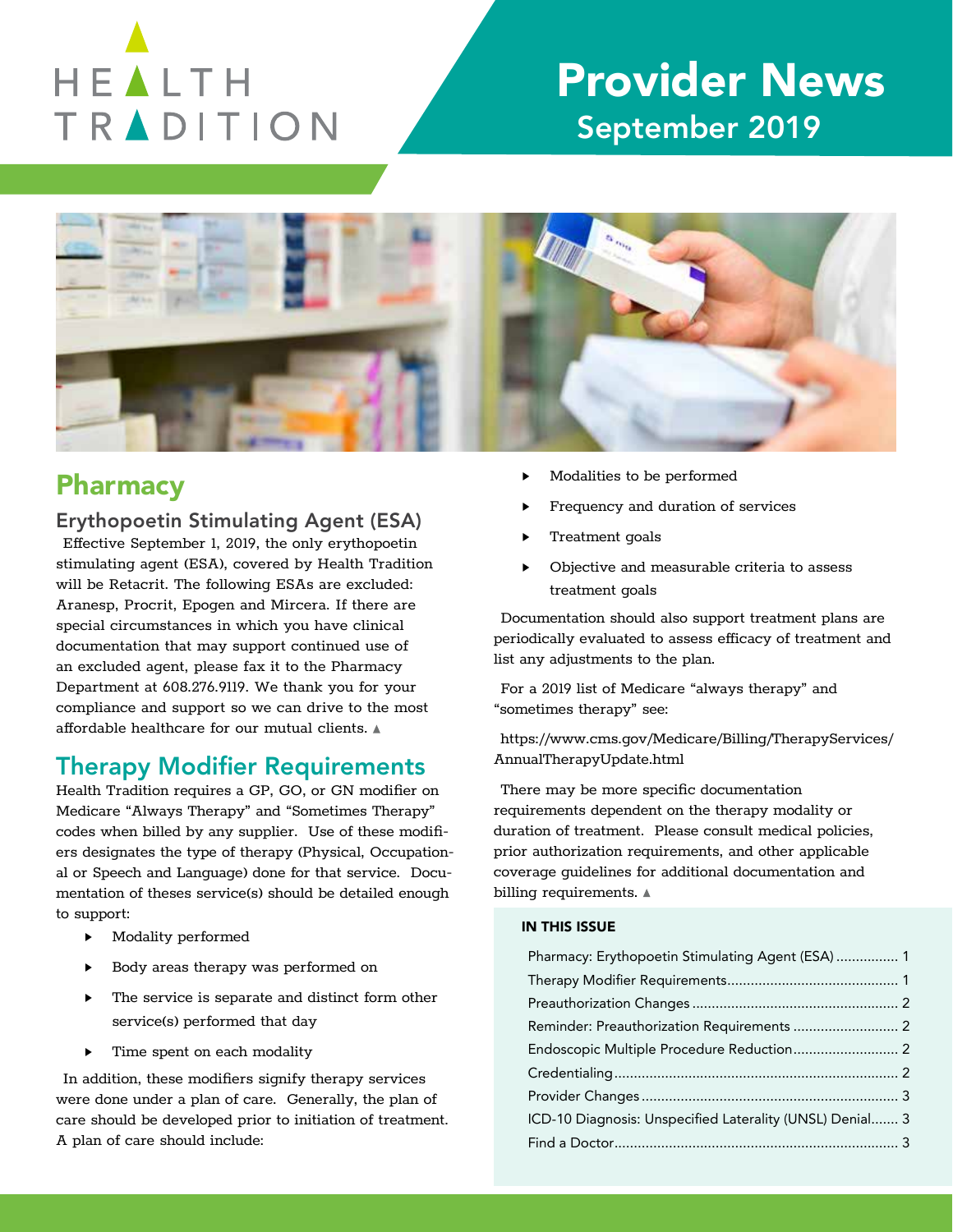## Preauthorization Updates

### Preauthorization Changes

In an effort to ensure our members reach optimal outcomes, Health Tradition is making changes to our preauthorization list. These changes will assist to identify members who may benefit from care management or other services.

 Beginning October 1, 2019, Health Tradition will require preauthorization for the following services:

- MRI and CT of Spine
- PET scans

Also beginning October 1, 2019, Health Tradition will no longer require preauthorization for the following service:

Hospice Care

#### Reminder: Preauthorization Requirements

When submitting preauthorization requests, all necessary information must be provided with the request or the authorization will be denied. Required information includes procedure and diagnosis codes, clinical documentation, and anticipated dates of service. Thank you for your understanding as we seek to improve member health outcomes by processing authorization requests in a timely and efficient manner.





Sign up to receive our E-Newsletter Go to HealthTradition.com/Provider

## Endoscopic Multiple Procedure Reduction

Many medical and surgical services include common pre-procedure, post-procedure work as well as services integral to that procedure. When multiple procedures are performed on the same day, patient encounter, and by the same provider, a reduction in reimbursement is applied to secondary or subsequent procedures. Payment of these secondary or subsequent procedures in full would represent reimbursement for duplicative components reimbursed in the primary procedure. The Centers for Medicare and Medicaid Services (CMS) National Physician Fee Schedule (NPFS) identifies professional services that are subject to multiple procedure reductions. Health Tradition aligns with CMS for determining which procedures are subject to multiple procedure reductions.

Endoscopic procedures are unique as they have a common root set of tasks required to perform for similar endoscopic procedures. Endoscopic procedures are grouped into categories of procedures based upon shared root tasks. In each category of endoscopic codes there is a base procedure that identifies these common root tasks needed to perform all procedures in that endoscopic category. This base procedure's work or Relative Value Units (RVUs) are included when calculating the work or RVUs of every other endoscopic procedure in that category. Due to this, endoscopic procedures do not follow typical multiple procedure reduction methodology.

To further align with CMS, Health Tradition will be applying CMS' special multiple endoscopic procedure reduction rules methodology to endoscopic procedures. The secondary or subsequent procedures will be reduced by 75% of the allowed amount.

Beginning January 1, 2020, those endoscopic procedures with a Multiple Procedure Indicator of "3" in the NPFS will have this pricing methodology applied to professional claims when multiple endoscopic procedures in the same category of codes are performed on the same day, patient encounter, and by the same provider.  $\triangle$ 

## **Credentialing**

Contracted providers must complete the credentialing process and receive approval for network participation prior to rendering services to Health Tradition members. Services provided before the successful completion of the credentialing process will be denied and may not be billed to the member.  $\triangle$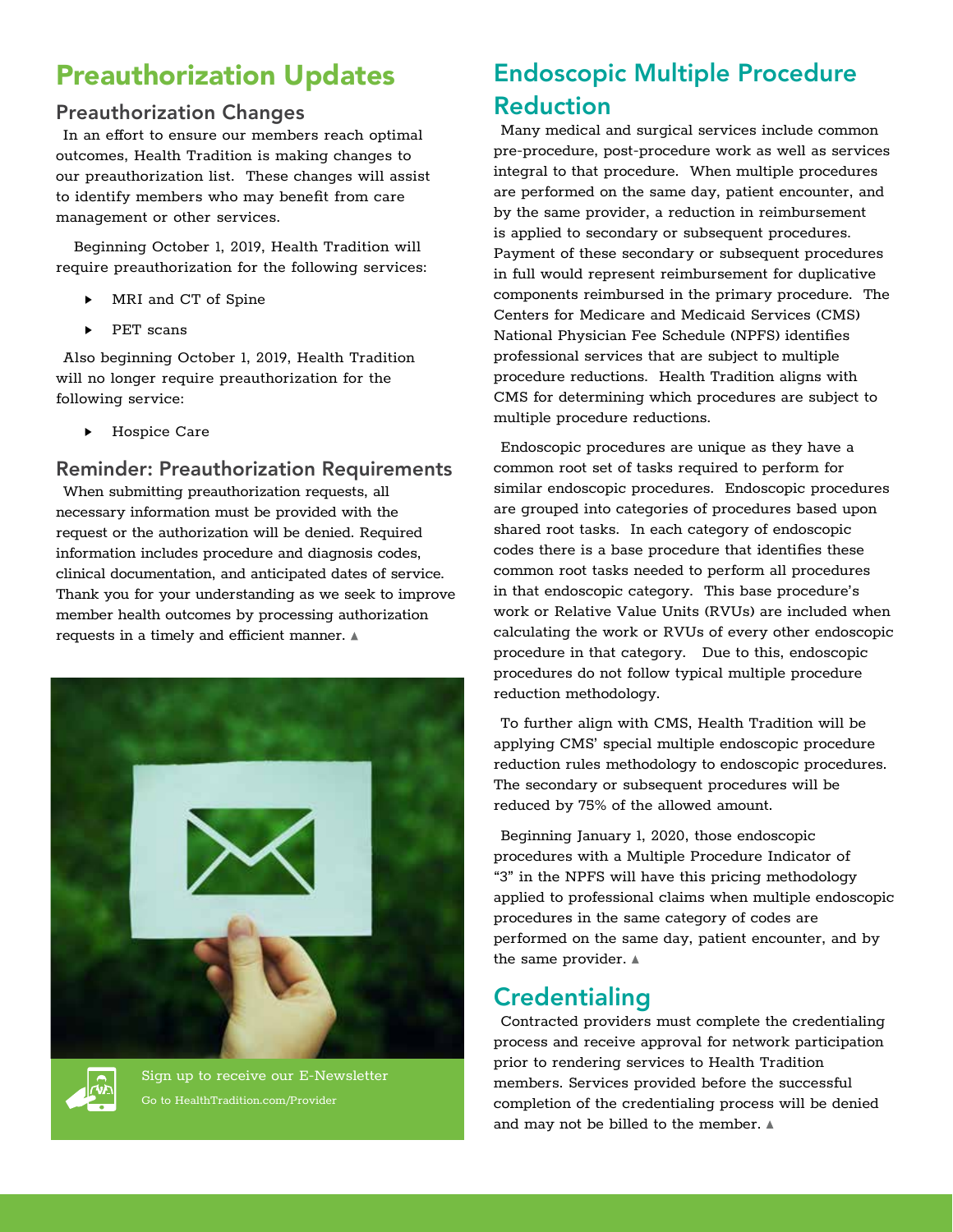### Provider Changes

Network providers are responsible for notifying Health Tradition Health Plan of any updates to their provider organization, business practice, or practitioners. All such changes should be reported to the Provider Network Management department using the Provider Update Form, found on our website at www. healthtradition.com/providers/forms-and-instructions. Please provide at least 30 days prior notice of any changes including, but not limited to:

- ▸ Change in ownership, operations, or incorporation status change in Tax ID number or legal business name acquisition of other medical practice or entity
- ▸ Change in accreditation, licensure or eligibility status
- Change in billing or other contact information
- Change in service location
- Practitioner joining or leaving your organization
- ▸ Change in practitioner name, credentials, or specialty  $\triangle$

## ICD-10 Diagnosis: Unspecified Laterality (UNSL) Denial

 When submitting claims electronically remember to check the status of your inbound claim acknowledgement reports. For each claim file you should receive a 999-report telling you if the file

was accepted or rejected. If the file passed and was accepted, you should then receive a 277CA report that will tell you if each claim in the batch was accepted or rejected. These reports are important because if anything rejected on either, it means it was not a clean claim and was not accepted by WEA Trust and Health Tradition under NeuGen. Rejections can include but are not limited to HIPPA compliance errors or member eligibility issues.

Beginning September 3, 2019, claims will be rejected when submitted with an unspecified laterality diagnosis codes in the 277CA report. The following rejection codes will be reported:

A7 - Acknowledgement/Rejected for Invalid Information - The claim/encounter has invalid information as specified in the Status details and has been rejected

772 - The greatest level diagnosis code specificity is required.

In order for the claim to be accepted you will need to resubmit the claim with the appropriate specific laterality diagnosis code in the manner in which it was originally submitted.  $\triangle$ 

### Find a Doctor

 Coming soon, our Find a Doc online provider directory will bring more features to your fingertips! Access to Find a Doc will remain the same yet showcase new search functionality. We hope you find this to be a more innovative resource for you.

Correspondence Mailing Address: Health Tradition Health Plan P.O. Box 21171 Eagan, MN 55121

> Physical Address: Health Tradition Health Plan 45 Nob Hill Road Madison, WI 53713

Claims Mailing Address: Health Tradition Health Plan P.O. Box 21191 Eagan, MN 55121

Chiropractic Claims Address: Magellan Healthcare 7805 Hudson Road, Suite 190 St. Paul, MN 55125

Hours: Monday - Friday: 7:30 a.m. to 5:00 p.m.

Provider Service Telephone: 844.825.9319 or 608.395.6598 Fax: 608.781.9654 HealthTradition.com